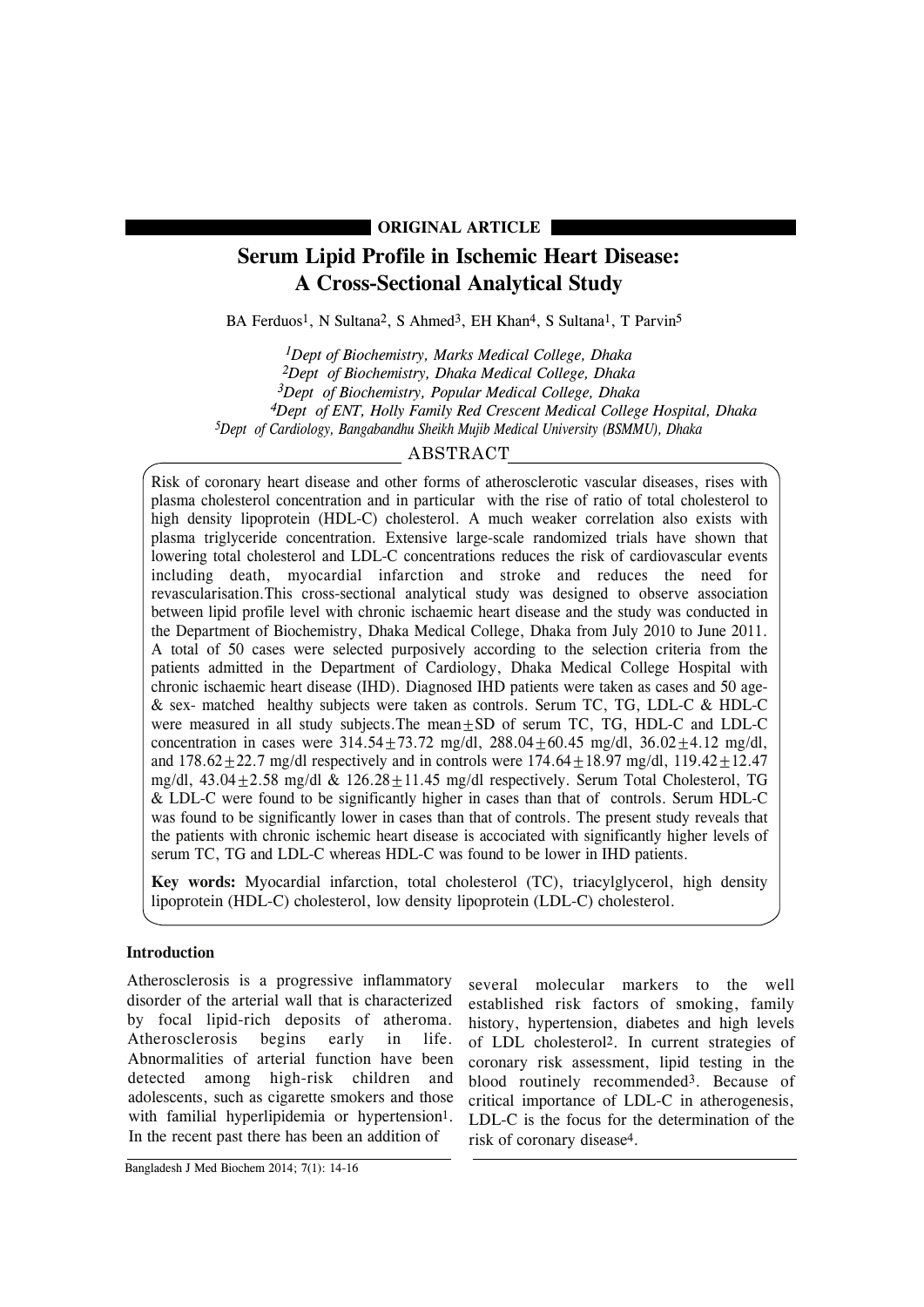| Serum Lipid Profile in Ischemic Heart Disease |                                                      |  |  |
|-----------------------------------------------|------------------------------------------------------|--|--|
| <b>Materials and Methods</b>                  | <b>Table-II:</b> Lipid profile of the study subjects |  |  |

The study was carried out in the Department of Biochemistry, Dhaka Medical College, Dhaka during the period of July 2010 to June 2011. The patients were taken from the Department of Cardiology, Dhaka Medical College Hospital. Fifty diagnosed chronic IHD patients of both sexes with age range of 30-65 years were taken as cases and 50 age and sex matched healthy volunteers were taken as controls. Cases were the diagnosed (positive ECG findings) chronic IHD patients of both sexes admitted in the hospital during the study period. Of the cases 31 were males and 19 were females and in controls 28 were males and 22 were females. Fasting lipid profile was measured in all study subjects using standard laboratory method. All statistical analyses were done by SPSS, version 17.0. Results were expressed as mean + SD. Student's 't' test was done to see the difference between groups and  $P < 0.05$  was considered as significant.

### **Results**

Sex distribution of the study subjects are presented in Table-I. Cases included 31 males and 19 females of chronic IHD patients of age range 30-65 years. In healthy controls 28 were males and 22 were females with an age range 30- 65 years.

|            | <b>Table-I:</b> Sex distribution of the study subjects |                             |  |  |  |
|------------|--------------------------------------------------------|-----------------------------|--|--|--|
| <b>Sex</b> | <b>Cases</b><br>$(n=50)$                               | <b>Controls</b><br>$(n=50)$ |  |  |  |
| Male       | 31(62.0)                                               | 28(56.0)                    |  |  |  |
| Female     | 19(38.0)                                               | 22(44.0)                    |  |  |  |

*Figures in parentheses indicate percentages*

Table-II shows the lipid profile in different groups. Mean±SD of serum TC, TG, HDL-C and LDL-C in cases were  $314.54 + 73.72$  mg/dl,  $288.04 + 60.45$ mg/dl,  $36.02 \pm 4.12$  mg/dl and  $178.62 \pm 22.7$  mg/dl respectively and in controls were  $174.64+18.97$ mg/dl,  $119.42 \pm 12.47$  mg/dl,  $43.04 \pm 2.58$  mg/dl and  $126.28 \pm 11.45$  mg/dl respectively. It showed that mean (±SD) of TC, TG, LDL-C were significantly higher in cases than that of controls and mean  $(\pm SD)$  HDL-C was significantly lower in cases than that of controls.

| <b>Table-II:</b> Lipid profile of the study subjects |                    |                         |         |           |
|------------------------------------------------------|--------------------|-------------------------|---------|-----------|
| <b>Parameters</b>                                    | Cases              | <b>Controls</b>         | t value | p value   |
|                                                      | $(n=50)$           | $(n=50)$                |         |           |
| $TC$ (mg/dl)                                         |                    |                         |         |           |
| $Mean + SD$                                          | $314.54 + 73.72$   | $174.64 + 18.97$        | 12.995  | $0.0001*$ |
| Range                                                | 160.00 -440.00     | 130.00 -210.00          |         |           |
|                                                      |                    |                         |         |           |
| $TG \ (mg/dl)$                                       |                    |                         |         |           |
| $Mean + SD$                                          | $288.04 \pm 60.45$ | $119.42 + 12.47$ 19.316 |         | $0.0001*$ |
| Range                                                | 171.00 -370.00     | $90.00 - 150.00$        |         |           |
|                                                      |                    |                         |         |           |
| LDL $c$ (mg/dl)                                      |                    |                         |         |           |
| $Mean + SD$                                          | $178.62 + 22.70$   | $126.28 + 11.45$        | 14.557  | $0.0001*$ |
| Range                                                | 150.00 -230.00     | 104.00 -150.00          |         |           |
|                                                      |                    |                         |         |           |
| HDL c (mg/dl)                                        |                    |                         |         |           |
| $Mean \pm SD$                                        | $36.02 + 4.12$     | $43.04 + 2.58$          | 10.207  | $0.0001*$ |
| Range                                                | $20.00 - 40.00$    | $40.00 - 48.00$         |         |           |
|                                                      |                    |                         |         |           |

*p value reached from unpaired student's 't' test. \* indicates significance.*

### **Discussion**

In atherosclerosis, fatty streaks tend to occur at sites of altered arterial shear stress such as bifurcations and are associated with abnormal endothelial function. They develop when inflammatory cells, predominantly monocytes, bind to receptors expressed by endothelial cells, migrate into the intima, take up oxidized lowdensity lipoprotein (LDL) from the plasma and become lipid laden foam cells or macrophages. Extra-cellular lipid pools appear in the intimal space when these foam cells die and release their contents. Smooth muscle cells then migrate from the media of the arterial wall into the intima, in response to cytokines and growth factors produced by the activated macrophages, change from a contractile to a repair phenotype in an attempt to stabilise the atherosclerotic lesion. If they are successful, the lipid core will be covered by smooth muscle cells and matrix, producing a stable atherosclerotic plaque that will remain asymptomatic until it becomes large enough to obstruct arterial flow1. Jelovesk (1997) has categorically proposed hypercholesterolemia and hyperlipidemia as risk factors for vascular disease5. The present study has revealed the